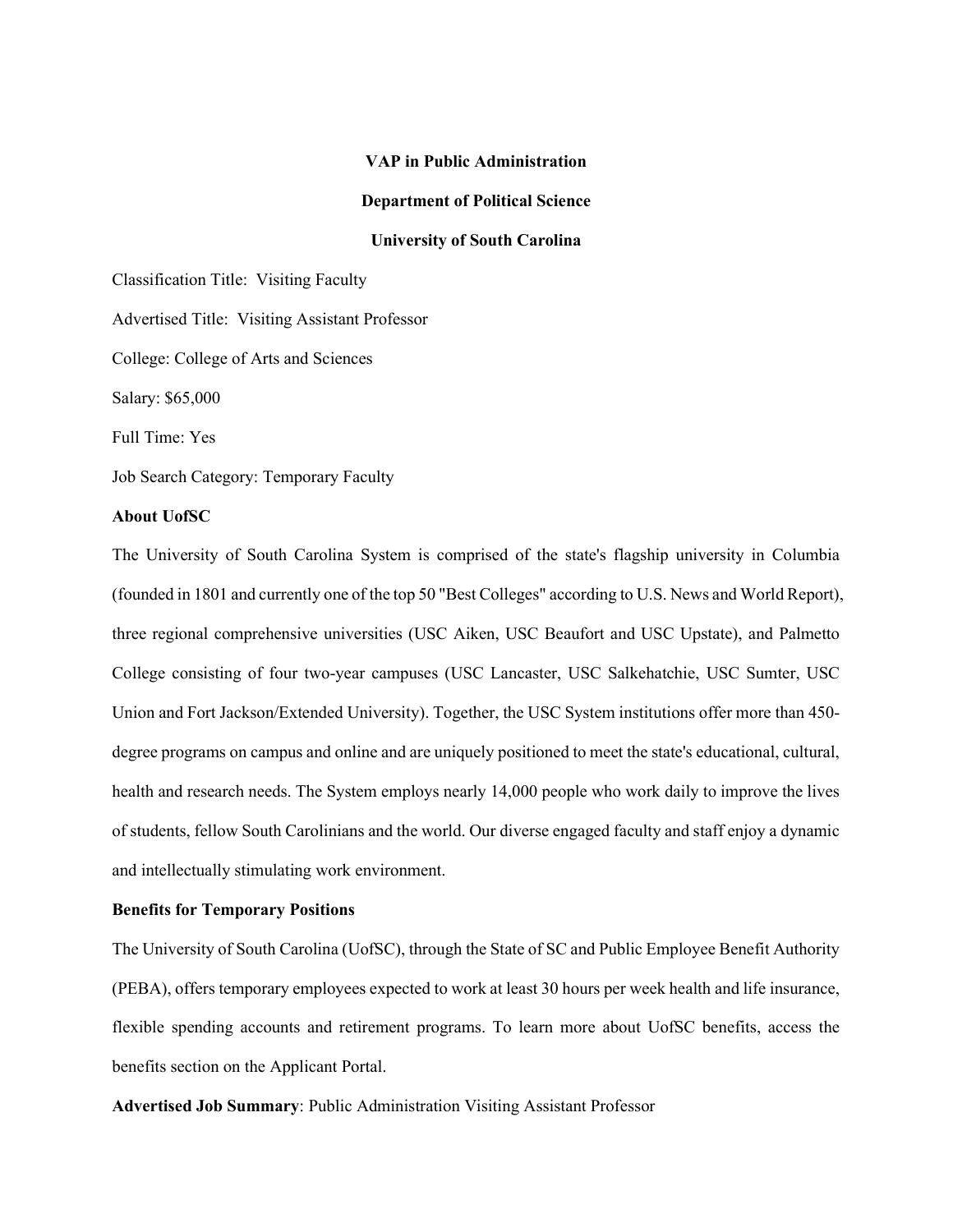The Department of Political Science at the University of South Carolina seeks applications for a 9-month, non-tenure track visiting assistant professor position in Public Administration to begin August 16, 2022. The salary for this position is \$65,000. This is a 9-month non-tenure track appointment, renewable for a second year based on Dean's approval, satisfactory performance, departmental needs, and the availability of funding.

#### Position Description:

The position is open with regard to substantive specialization. The successful candidate will be able to teach a variety of classes in the department's NASPAA accredited Master in Public Administration program. Preference will be given to candidates who can teach financial management and/or nonprofit management. The visiting assistant professor position entails a 3+2 teaching load.

### Minimum Qualifications:

A Ph.D. in Public Administration, Political Science or a closely related field of study is required by the start date of appointment. Exceptions may be made for those who have successfully defended their dissertation prospectus and are actively working on completing their dissertation.

### Special Instructions to Applicant:

Candidates must submit a cover letter, curriculum vitae, graduate transcript, and a list of three references with contact information. Review of applications will begin immediately and continue until the position is filled. All applicants must fill out an online application at USC Jobs:

https://uscjobs.sc.edu/TMP01074PO22. Please contact the search committee chair, Xuhong Su, suxuhong@mailbox.sc.edu, with any questions.

The University of South Carolina-Columbia is classified as R1: Doctoral Universities – Highest research activity in the Carnegie Classification of Institutions of Higher Education. Information regarding the Department of Political Science can be found at the department's website: http://artsandsciences.sc.edu/poli/welcome. Positions are advertised for a minimum of five (5) business days on our job website. After five (5) business days, positions can be closed at the discretion of the